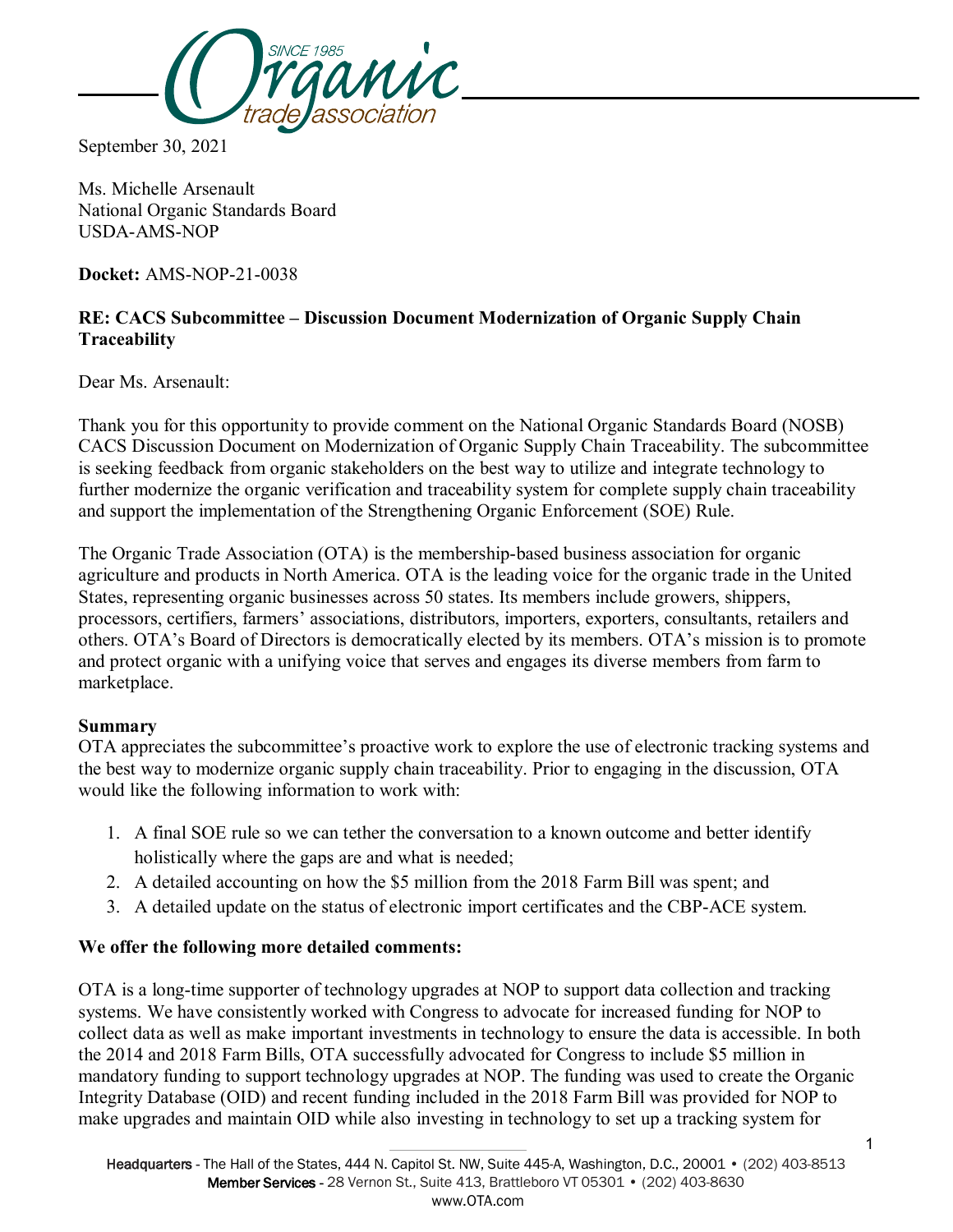

electronic import certificates through the U.S. Customs and Border Protection's Automated Commercial Environment (CBP-ACE) system.

NOP's annual budget is provided by Congress through discretionary appropriations. Over the past five years, NOP funding has increased by more than 30% due to OTA's advocacy. In the 2018 Farm Bill, OTA secured an authorization to increase NOP's budget by 10% per year to keep pace with market growth. Continued Congressional support for NOP funding is vital to ensure that the requirements of the proposed rule related to data collection and tracking are achievable, and the federally operated databases upon which the SOE Rule relies (OID & CBP-ACE) can continue to provide the critical functionality and data that the industry requires.

All of this said, OTA appreciates the subcommittee's proactive work on this topic. Investments in technology and access to data to improve tracking of organic trade are necessary to ensure a transparent marketplace and to prevent fraud. We agree with CACS that "it is imperative to continuously improve and modernize transparency in a post-SOE implementation world," and we think that digital ledger technology could play an important role in supply chain traceability if it is applied appropriately. However, we would like to first understand the requirements and capabilities of SOE as presented in a final rule, and to see the return of investment to the funding NOP has been provided with to date.

Some questions and considerations we are tracking around SOE include:

- *Will the final rule require mandatory data reporting to NOP by crop type, acreage and location; and number of animals by livestock type and location, at least on an annual basis to the Organic Integrity Database?* A requirement for certifying agents to report production area certified by crop/livestock and location, on an at least an annual basis, to the OID is one of the most impactful single actions that can be taken to increase the integrity in the global organic control systems.
- *Will the OID provide for global use?* If not, then we recommend investing in some additional system that gives organic operations and certifying agents access to the same type of information about certified operations around the world that are operating under equivalency arrangements and selling products into the United States.
- *Will NOP require uniform organic certificates generated through OID, and if so, what will they look like and what kind of interface will it have with certifier systems?* There are many unanswered questions and unknowns about the OID. Given the developments underway, it seems prudent to first understand how OID will allow entities to quickly access, approve and verify that organic certificates and transactions are valid.
- *Will the final rule include more specific fraud prevention criteria or detail on what a robust plan for supply chain oversight will look like?* OTA's position is that the best line of defense to organic fraud is prevention. Technology plays a role as an important tool, but we believe it must be used in the context of process-based prevention.
- *What is the status of the NOP electronic import certificates and the CBP-ACE system?* To date we have not seen or been involved in any kind of industry pilot group nor do we have visibility on its progress. It is essential to have a clear picture on the status of the CBP-ACE system as well as the OID. Only at that time could we begin to envision how to connect data streams and build on existing investments and capabilities.